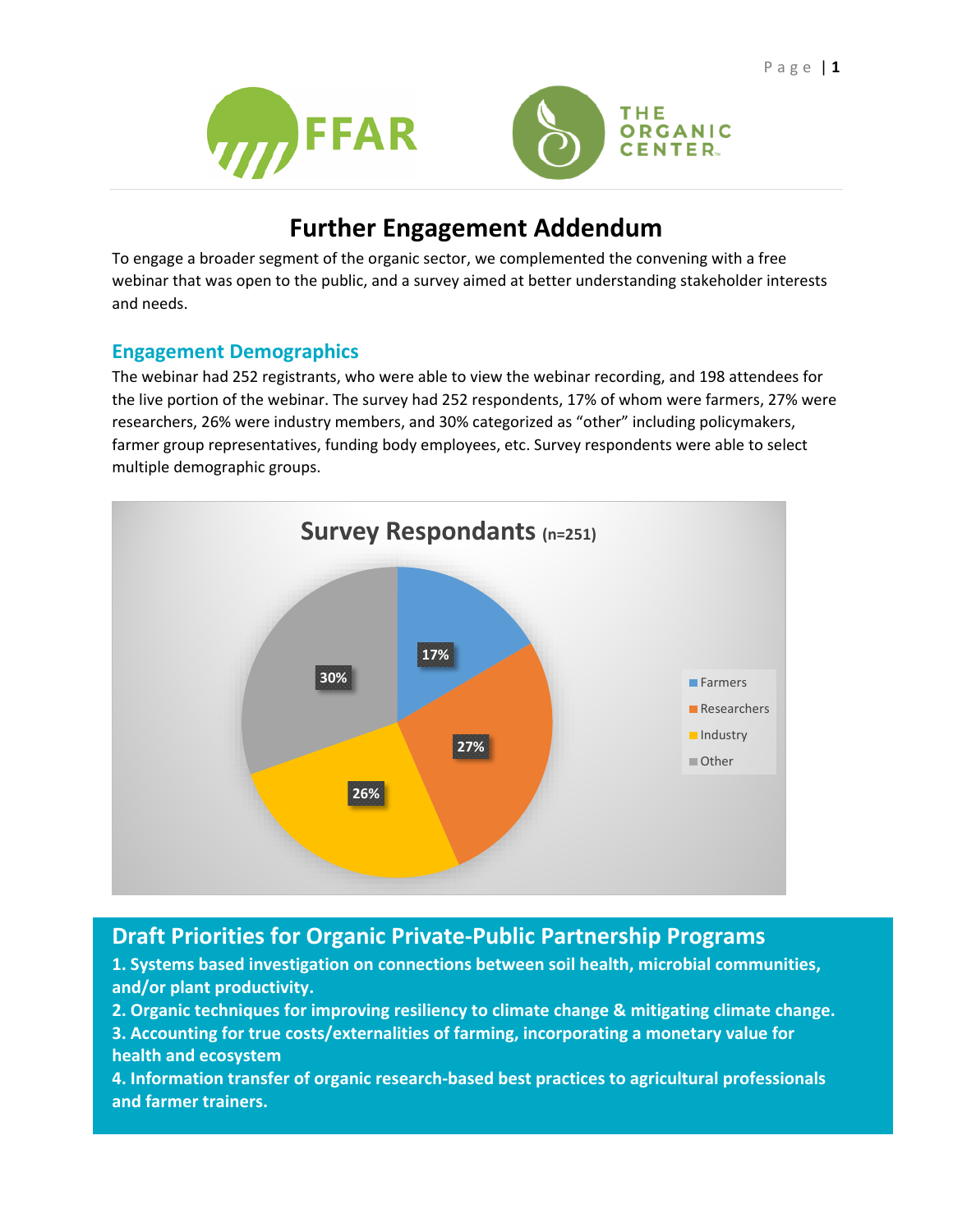



### **Overall Interest Levels**

While all research priorities were flagged as important by some survey respondents, to narrow down the focus of our priority areas, we broke out priorities into High, Medium-High, Medium-Low, and Low interest level based on the percentage of respondents who rated the category as 4 or 5 out of 5, with 5 being "Very Important."

# *High Interest Level*

- Systems-based investigations on the connections between soil health and microbial communities
- How soil health practices impact plant productivity
- Accounting for true costs and externalities of farming, incorporating a monetary value for ecosystem services such as carbon sequestration, water quality and beneficial biodiversity.

#### *Medium-High Interest Level*

- Organic techniques for improving resiliency to climate change
- Links between farming and human health
- Methods for organic farming to increase climate change mitigation
- Connections between soil health and water quality.

#### *Medium-Low Interest Level*

- Assessing management practices for farm profitability
- Assessment of how climate change is and will continue to affect organic farmers
- The role of crop diversification in protecting against losses from extreme weather changes
- Soil Health impacts on food safety
- Assessment of true costs of technological developments and usage on organic systems
- Seed breeding for resilience in different regions
- Reducing water need/usage
- Organic practices' impact on animal health, human health and soil health
- Exploration of reasons farmers choose (or don't choose) to farm organically
- Breeding for flavor and nutrition.

#### *Lower Interest Level*

- Risk perceptions of farming organically
- Regional breeding of organic seeds to enhance crop performance
- Equipment to reduce the burden of laborious tasks such as weeding
- Precision technologies for water and nutrient usage efficiency
- Increased reliability of food safety monitoring
- Livestock integration into cropping systems
- Livestock forage management.